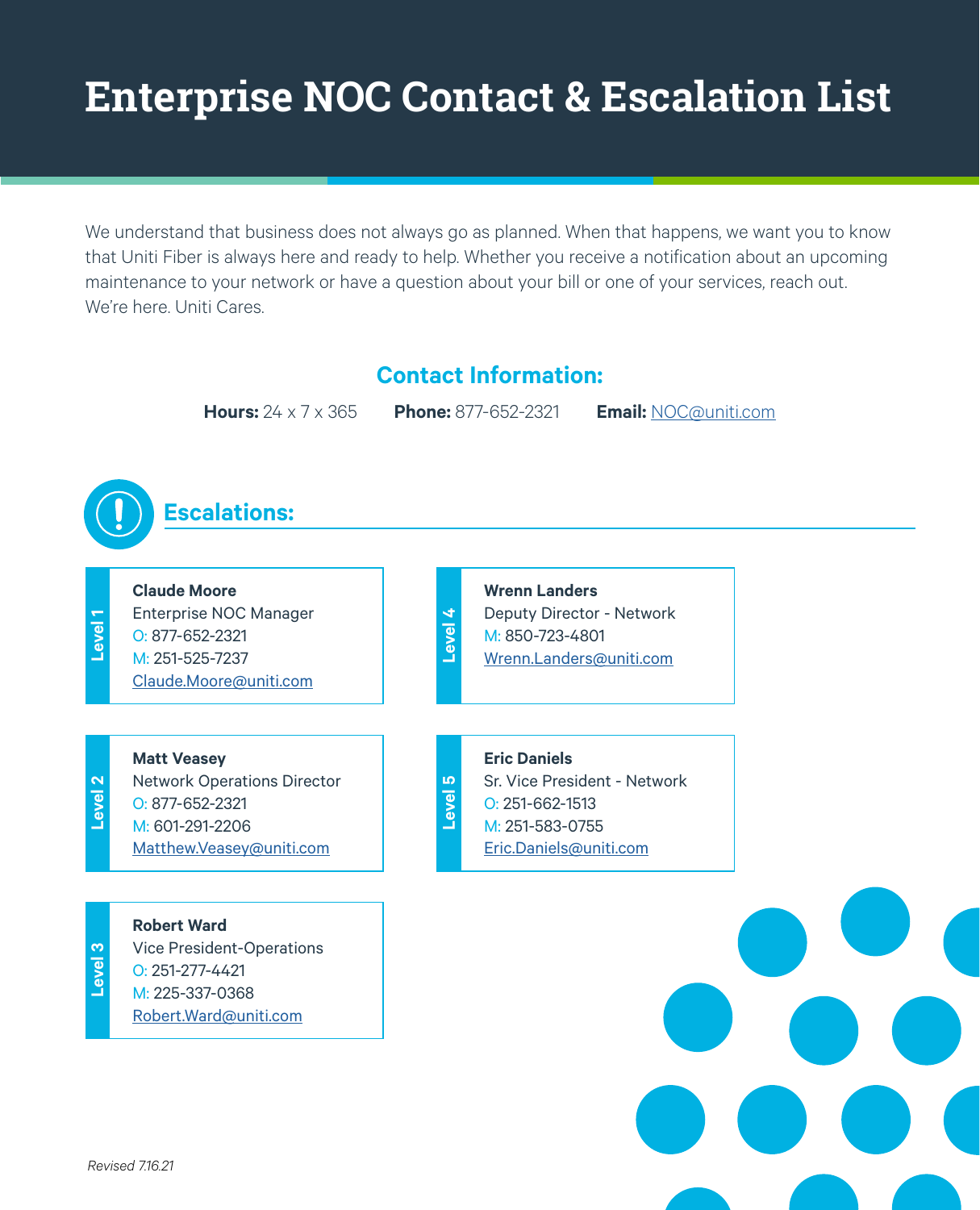



| <b>Standard/Planned</b>               | Phone: 833-840-6301                                                                                                                                                      |
|---------------------------------------|--------------------------------------------------------------------------------------------------------------------------------------------------------------------------|
| <b>Notifications Send To:</b>         | <b>Email:</b> changemgmt@uniti.com                                                                                                                                       |
|                                       | <b>Phone: 833-840-6301</b>                                                                                                                                               |
| <b>Emergency Notifications</b>        | <b>Email:</b> changemgmt@uniti.com                                                                                                                                       |
| <b>Send To (both):</b>                | <b>Contact: Uniti Fiber Enterprise NOC</b>                                                                                                                               |
|                                       | <b>Email: NOC@uniti.com</b>                                                                                                                                              |
| Maintenance/Change<br><b>Windows:</b> | Monday to Friday - midnight to 05:00 local time                                                                                                                          |
| <b>Special Instructions:</b>          | Standard maintenance notifications to be sent a minimum of seven calendar<br>days in advance, with the exception of emergency maintenances which require<br>VP approval. |
| <b>Escalations:</b>                   | <b>Name:</b> Mike Fry, Change Control Manager<br>Phone & Email: 872-742-0620, Michael.Fry@uniti.com                                                                      |



## **New Turn-Up & Testing:**

| <b>Support Group</b><br><b>Information:</b> | Phone: 877-652-2321                                             |
|---------------------------------------------|-----------------------------------------------------------------|
|                                             | For Wholesale/Enterprise Orders Alabama, Florida, Georgia:      |
|                                             | <b>Name:</b> Chad Emling                                        |
|                                             | Cell: 850-291-3262                                              |
|                                             | <b>Email:</b> Chad.Emling@uniti.com                             |
|                                             | For Wholesale/Enterprise Orders Mississippi, Louisiana:         |
|                                             | <b>Name: Dimitreus Bosworth</b>                                 |
|                                             | <b>Cell:</b> 318-372-9357, <b>Office:</b> 318-410-5065          |
|                                             | <b>Email:</b> dimitreus.bosworth@uniti.com                      |
| <b>Escalations:</b>                         |                                                                 |
|                                             | For Wholesale/Enterprise/Carrier Wireless North East and Texas: |
|                                             | <b>Name:</b> Bryan King                                         |
|                                             | Cell: 205-222-0628                                              |
|                                             | <b>Email:</b> Bryan.King@uniti.com                              |
|                                             | For Wireless Carrier all area except North East and Texas:      |
|                                             | <b>Name: AJ Kwitzky</b>                                         |
|                                             | Cell: 251-776-2430, Office: 251-378-2006                        |
|                                             | <b>Email: AJ.Kwitzky@uniti.com</b>                              |